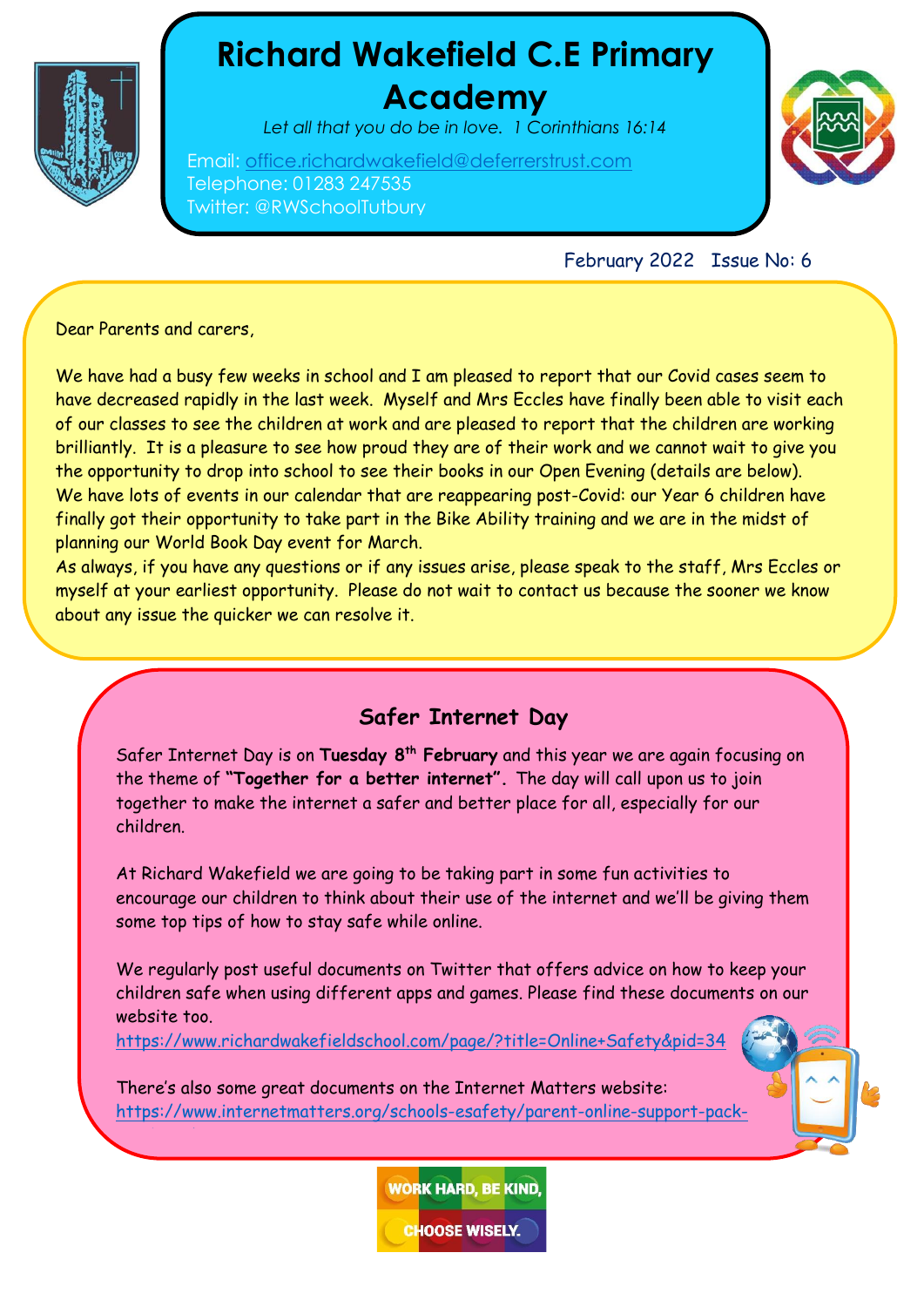

# **Value of the Month Love**

Our value for February is Love. The value of 'Love' underpins everything we do in school. The Bible explicitly tells us that God is Love and that those who live in love live in God and God lives in them. (1 John 4:16)

This does not mean romantic love, it means putting of others before ourselves whether they deserve it or not – a kind of selfless love-in-action

#### *1 Corinthians 13:1 - 13*

*13 If I speak in the tongues[a] of men or of angels, but do not have love, I am only a resounding gong or a clanging cymbal. 2 If I have the gift of prophecy and can fathom all mysteries and all knowledge, and if I have a faith that can move mountains, but do not have love, I am nothing. 3 If I give all I possess to the poor and give over my body to hardship that I may boast,[b] but do not have love, I gain nothing.*

*4 Love is patient, love is kind. It does not envy, it does not boast, it is not proud. 5 It does not dishonor others, it is not self-seeking, it is not easily angered, it keeps no record of wrongs. 6 Love does not delight in evil but rejoices with the truth. 7 It always protects, always trusts, always hopes, always perseveres.*

*8 Love never fails. But where there are prophecies, they will cease; where there are tongues, they will be stilled; where there is knowledge, it will pass away. 9 For we know in part and we prophesy in part, 10 but*  when completeness comes, what is in part disappears. 11 When I was a child, I talked like a child, I thought *like a child, I reasoned like a child. When I became a man, I put the ways of childhood behind me. 12 For now we see only a reflection as in a mirror; then we shall see face to face. Now I know in part; then I shall know fully, even as I am fully known.*

*13 And now these three remain: faith, hope and love. But the greatest of these is love.*

#### **Sustainability in school Reusing uniform**

If you have any uniform that no longer fits your children please could you drop it off at the school office or to the members of our PTA? We will then pass it onto the PTA, who will then be able to resell it (at a great price!) to raise money for school resources. We also help the environment out too by reusing what we already have! Your support and kindness is very much appreciated!

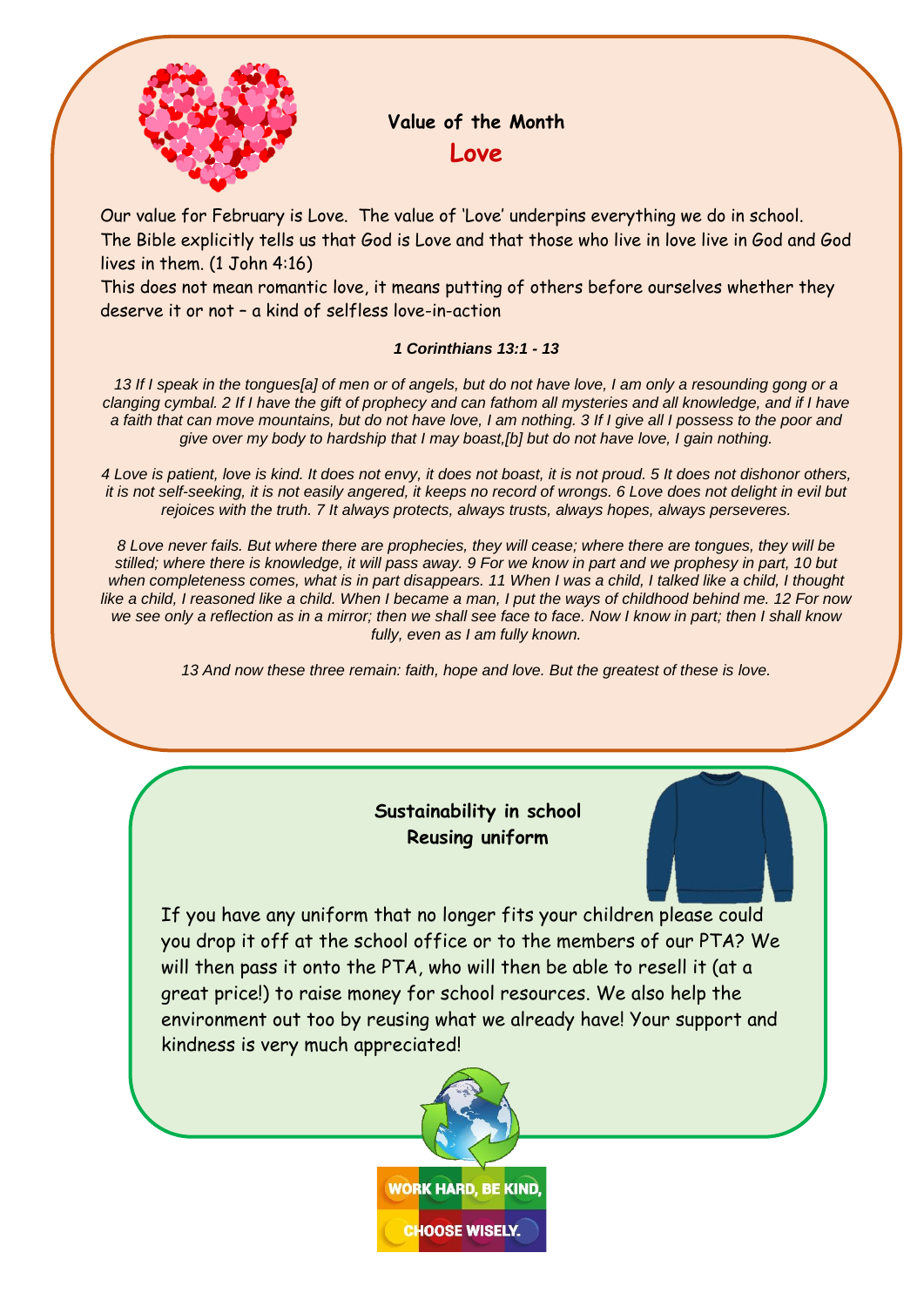#### **Parents' consultations**

Following the success of virtual appointments last year and the feedback from parents, we have decided to continue with this format this year. We will be using the online system for appointment bookings and the actual meetings. The programme allows you to choose your own appointment time and your appointment will then take place virtually as a video appointment.

This term the appointments will be **10 minutes in length** with your child's class teacher where they will be able to share your child's social, emotional and academic attainment. The consultations will take place on **Wednesday 8th March** and **Tuesday 9 th March from 3:30- 6:30pm.**

You will receive an email with a link for you to book your appointment. Appointments will be available to book on **Monday 14th February.**

Any questions or queries please feel free to email or ring the school office.

#### **Open Classrooms**

On **Wednesday 16th March** we would like to invite you into school with your child so you can look through their books and see their amazing work. It will be a chance for your child to show you what they are proud of and a chance for you to see our fantastic classroom environments. Please feel free to pop in school from **3:30 - 5:00pm**.

Again, any questions or queries please feel free to email or ring the school office.

## **In Memory of Mrs Joy Rowe**

Huge thank you to the family of Joy Rowe and for the donations we have received for our PTA. It means so much to us as a school to have such a supportive community as we see ourselves as one huge Tutbury family.

*Thank you and our thoughts are with you*

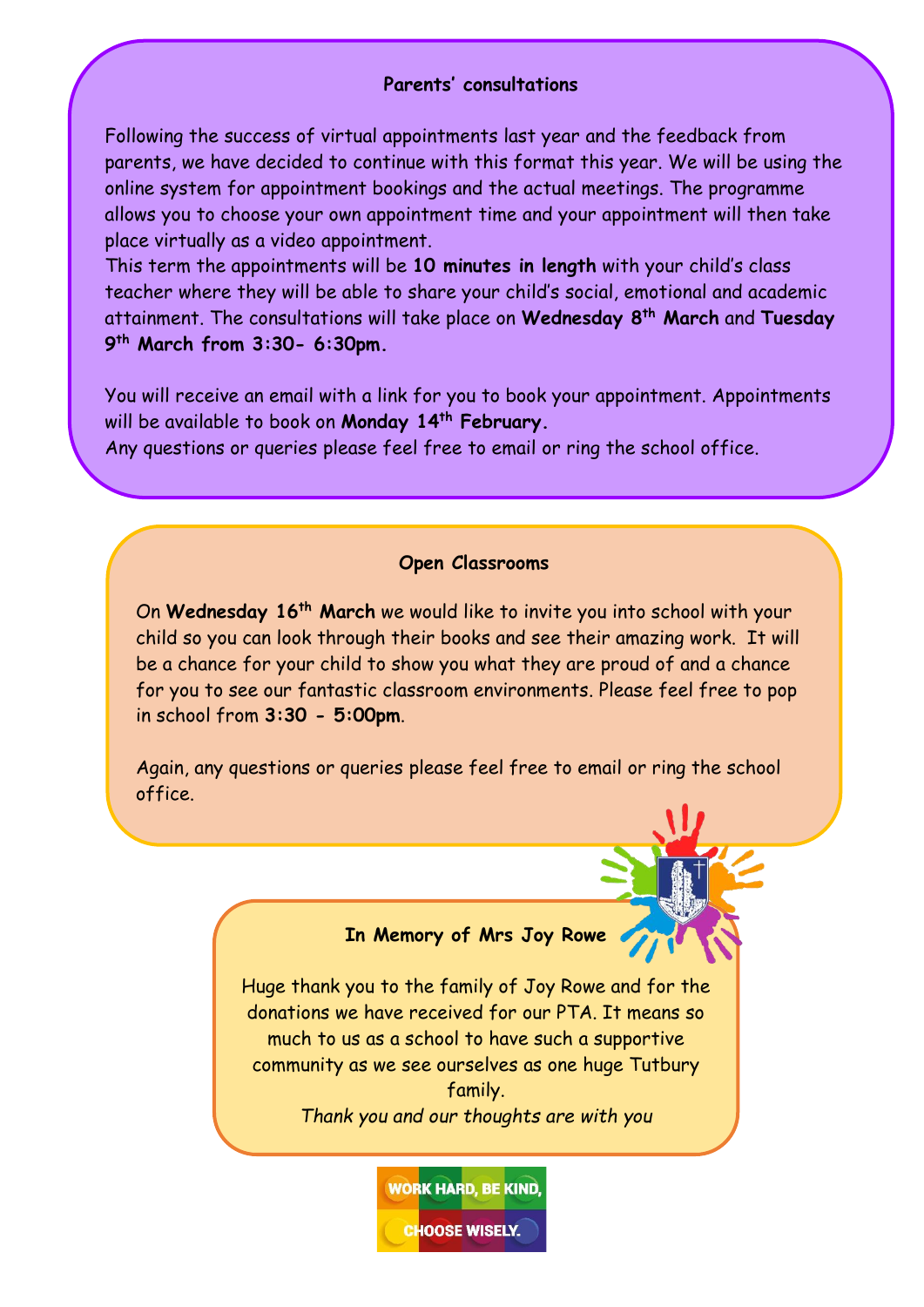#### **Children's Mental Health Week**

Children's Mental Health Week is taking place on  $7^{\text{th}}$ - 13<sup>th</sup> February. This year's theme is '**Growing Together'**. We are aiming to encourage children (and adults) to consider how they have grown, and how they can help others to grow.

Throughout the week, we will be discussing our Mental Health and the importance of taking care of each other and our self. We'll be taking part in lots of exciting activities and, on Friday, we will spend the afternoon 'doing something we love', taking the time to talk about our feelings and about growing emotionally, finding ways to help each other grow.

There are lots of great resources for you and your family on the Mental Health Week website:

<https://www.childrensmentalhealthweek.org.uk/parents-and-carers/>



#### **Twitter**

Our school Twitter feed is the perfect way to see some of the activities that your child is taking part in in school. Each week we post pictures and descriptions of some of the exciting challenges and achievements that are celebrated in school. In the very near future, we will be launching a new website; once launched our Twitter feed will be visible on the home screen.

#### **World Book Day**

World Book day is on **Thursday 3rd March**. We would like to celebrate again this year, with a focus on vocabulary. Please could your child come dressed as a 'word' they are interested in! The more ambitious the better!

For example, they could make a sign with the word 'gleeful' and come dressed in bright coloured clothes. Or they could choose the word 'discombobulating' and come with question marks pinned/ drawn on a t-shirt or crazy hair! It could even link to a book character costume you already have, like Where's Wally and your word could be 'disorientated'. A princess costume could be 'elegant'.

Please don't go and buy something new- words are everywhere and your child's class teacher is more than happy to help if you need ideas!



**WORK HARD, BE KIND.** 

**CHOOSE WISELY.**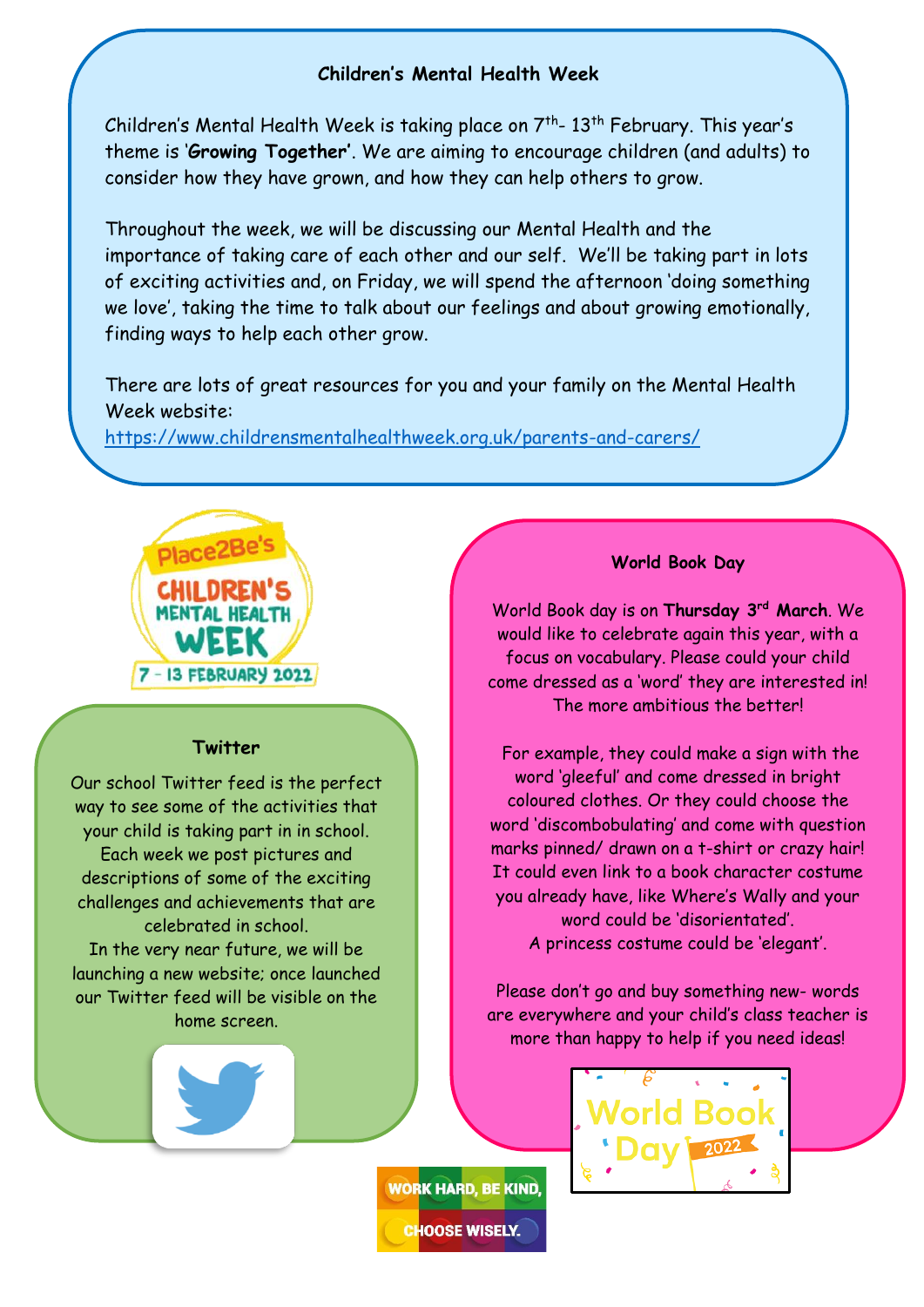| <b>DATES FOR YOUR DIARY</b>                                   |                                     |
|---------------------------------------------------------------|-------------------------------------|
| Monday 7 <sup>th</sup> February                               | <b>Year 6 Bikeability</b>           |
| Tuesday 8 <sup>th</sup> February                              | <b>Year 6 Bikeability</b>           |
| Tuesday 8 <sup>th</sup> February                              | Safer Internet Day                  |
| Friday 18 <sup>th</sup> February                              | Inset Day (school closed to pupils) |
| Monday 21st February - Friday 25th                            | <b>Half Term</b>                    |
| February                                                      |                                     |
| Monday 28 <sup>th</sup> February                              | School reopens                      |
| Thursday 3rd March                                            | <b>World Book Day</b>               |
| Tuesday 8 <sup>th</sup> March                                 | Parents' evening                    |
| Wednesday 9 <sup>th</sup> March                               | Parents' evening                    |
| Wednesday 16 <sup>th</sup> March                              | <b>Open Classrooms</b>              |
| Monday 11 <sup>th</sup> April - Friday 22 <sup>nd</sup> April | <b>Easter Holiday</b>               |
| Monday 25 <sup>th</sup> April                                 | School reopens                      |
| Monday 2 <sup>nd</sup> May                                    | May Bank Holiday                    |
| Monday 9 <sup>th</sup> May - Thursday 12th May                | Year 6 SATs assessments             |
| Monday 23rd May - Wednesday 25th<br>May                       | Year 6 visit to Laches Wood         |

### **Staffordshire CFS County Council**

 $\sqrt{a}$ Free 6 week online course starting Monday 14th February. For parents and carers with children aged 2-5 years.

Following on from the popularity of our BabyLovesNature courses, we have developed a course designed for the next stages of your little ones development. We provide ideas and inspiration for connecting to nature to support the development of your growing toddler.

Using the outdoors as inspiration we're offering multi sensory, engaging activities to try as a family.

Staffordshire residents can book on this course for free, to<br>access weekly activity ideas straight to your inbox and online resources to support your learning. On completion<br>of the 12 hour course you will receive a certificate and kit to continue your nature adventures together!

For more information and to reserve your place contact Rebecca on 07525 120117 or communityforestservices@gmail.com

**ROWING** 

IIR